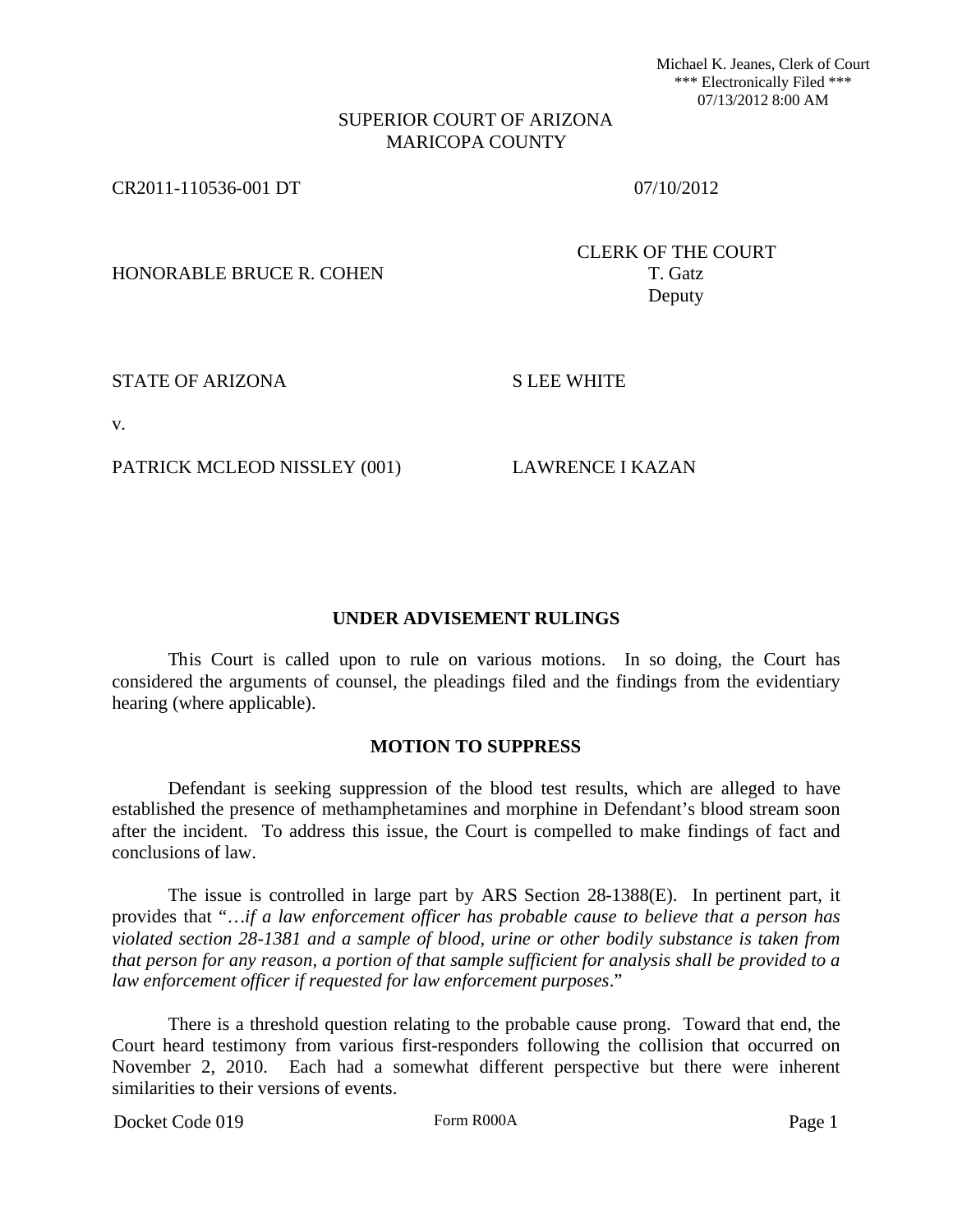#### CR2011-110536-001 DT 07/10/2012

It is established that the medical aid providers on scene encountered Defendant behind the wheel of his vehicle. Defendant exhibited significant injuries consistent with an automobile accident, and there was the presence of substantial amounts of blood, identifiable wounds and suggestions of head trauma suffered by Defendant. He was combative when encountered by medical care providers at the scene. Defendant made numerous comments to first-responders, including "leave me alone," "don't touch me," "fuck-off," and "I'm fine. Just go away." He was also physically aggressive (flailing arms and attempted punches) in fending off the medical assistance. At least one paramedic indicated that such combative behavior is not uncommon for someone who suffered head trauma.

Throughout this process, first-responders were attempting to assess the level of injury as well as Defendant's orientation to time, place and event. Despite the repeated inquiries, Defendant never responded directly to the questions. It was then determined that the injuries noted as well as the inability to determine the level of head trauma required transport to the hospital.

At or about the time in which the medical assessment was being made, various firstresponders and law enforcement personnel found hypodermic needles in or near the vehicle driven by Defendant. None of the officers observed any vials of insulin but it is clear that none sought such evidence as they were tending to the medical emergency. Additionally, at least one officer (Deborah Henshrot) noted that Defendant appeared disoriented, delirious and "on something."

The accident scene itself is also relevant to this determination of probable cause. The evidence presented is consistent with the preliminary opinions of Officer Plotnik that Defendant had been driving at a high rate of speed just prior to impact of the vehicles. This was supported by the location of debris, distance travelled by Defendant's vehicle after impact, as well as damage to the involved vehicles.

As held in State v Aleman, 210 Ariz. 232, 237, 109 P.3d. 571 (2005), "probable cause exists if the collective knowledge of the officers establishes that they had 'reasonably trustworthy information of facts and circumstances which are sufficient in themselves to lead a reasonable [person] to believe an offense ... has been committed and that the person to be arrested ... did commit it.' *State v. Richards,* 110 Ariz. 290, 291, 518 P.2d 113, 114 (1974). Officer Plotnik had been advised of at least significant portions of the information set forth above and, along with her personal observations on scene, concluded that there was probable cause to believe that Defendant had violated ARS Section 25-1381 or related statutes. This Court finds that there is sufficient evidence to support her probable cause finding. Accordingly, this prong of the statutory requirements has been met.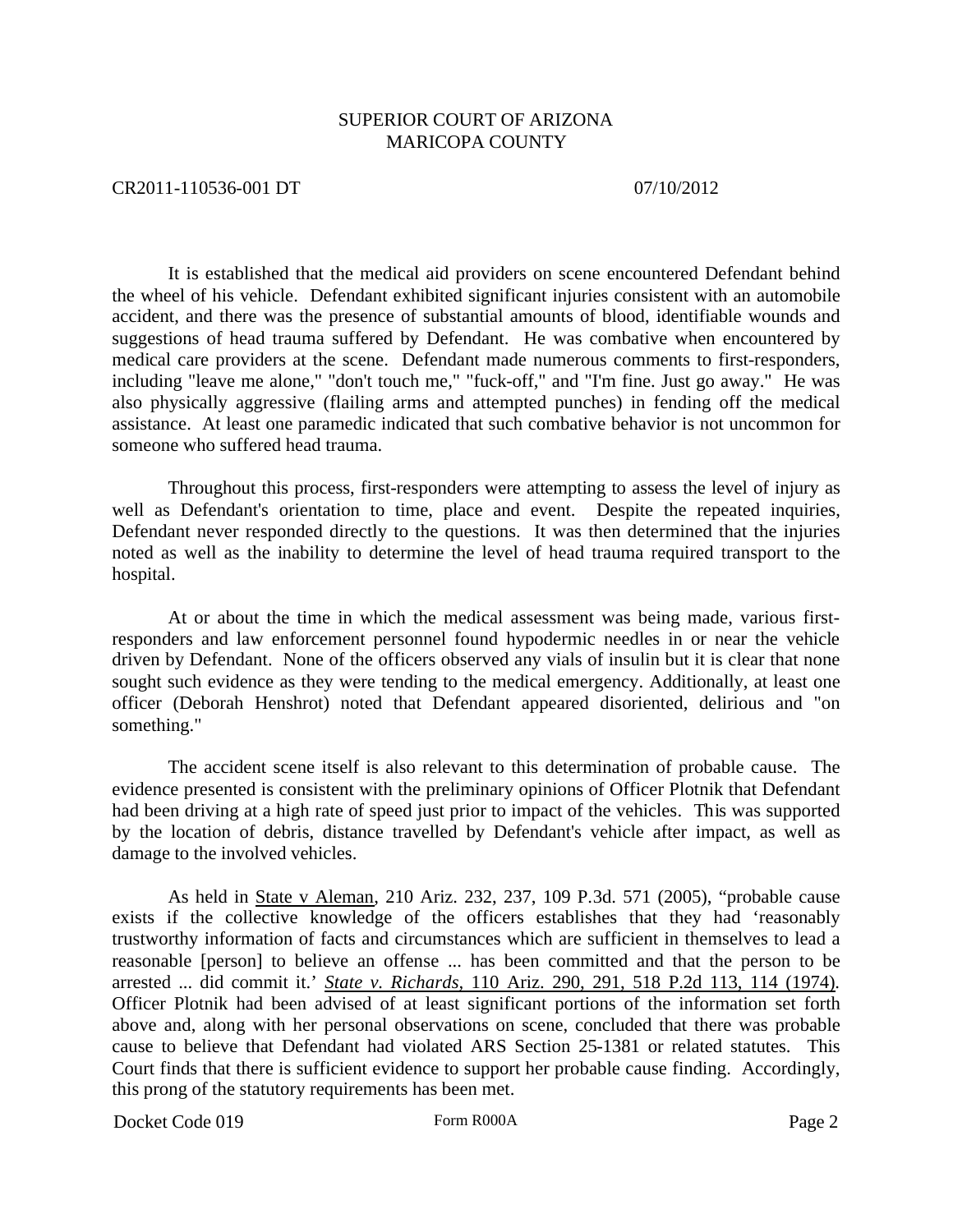### CR2011-110536-001 DT 07/10/2012

The second element of the subsection (E) of the statute relates to the purpose in securing the blood samples. The statute references "any reason" and, as applied herein, the necessary medical care of Defendant at the hospital meets this prerequisite. *State v. Cocio,* 147 Ariz. 277, 286, 709 P.2d 1336, 1345 (1985).

There is a caveat, however, in applying ARS Section 28-1388(E). It is required that the person must be receiving medical treatment voluntarily for that statute to allow a warrantless blood draw. State v Estrada, 209 Ariz. 287, 100 P.3d 452 (2004). This presents the pivotal issue in this analysis.

The facts in *Estrada* are of importance. Following a one car auto accident, Estrada was first encountered by law enforcement to be rendering medical aid to the passenger from his vehicle. The officer did not detect any signs of intoxication but was of the opinion that Estrada required medical care of his own. Estrada was convinced by the first responders to be taken to the hospital and was transported by ambulance. While on route, Estrada changed his mind and in a clear and unambiguous manner, stated that he was not interested in receiving medical care of any nature. He attempted to exit the ambulance. There was then contact between the arresting officer and the paramedics relating to Estrada's refusal to submit to medical care, at which time the officer handcuffed Estrada to the gurney and he was transported, against his will, to the hospital. A blood draw was taken and a sample was provided to law enforcement. The trial court then suppressed the blood test results and the suppression was upheld on appeal.

As applied herein, *Estrada* stands for the proposition that "an officer cannot obtain blood for law enforcement purposes under ARS  $\S$  28-1388(E) when the person is subjected to medical treatment that the person has expressly rejected." at 455. The remainder of the discussion in *Estrada* is of importance, but is not central to the issue presented herein.

The commentary from the *Estrada* provides insight into the determination of what constitutes sufficient rejection of medical care to overcome the statutory authorization under ARS § 28-1388 (E). They noted that "Estrada had been forcibly taken to the hospital" (at 454) and, when referring to the rejection of medical treatment, used phrases such as "against his will" (at 455), "expressly rejected" (at 455) and "clearly and expressly" (at 456).

This Court has painstakingly reviewed the record to assess whether Defendant's actions rose to the level of "express rejection" of medical care contemplated by *Estrada*. In so doing, the Court has not only weighed the presentation of the various witnesses, but also the tape recording secured by Officer Plotnik at the hospital. Throughout the recording, there were numerous comments and sounds from Defendant that included "it hurts," "ow fuck, ow fuck, ow fuck, no" as well as repeated moans expected from someone in great pain. None of the contents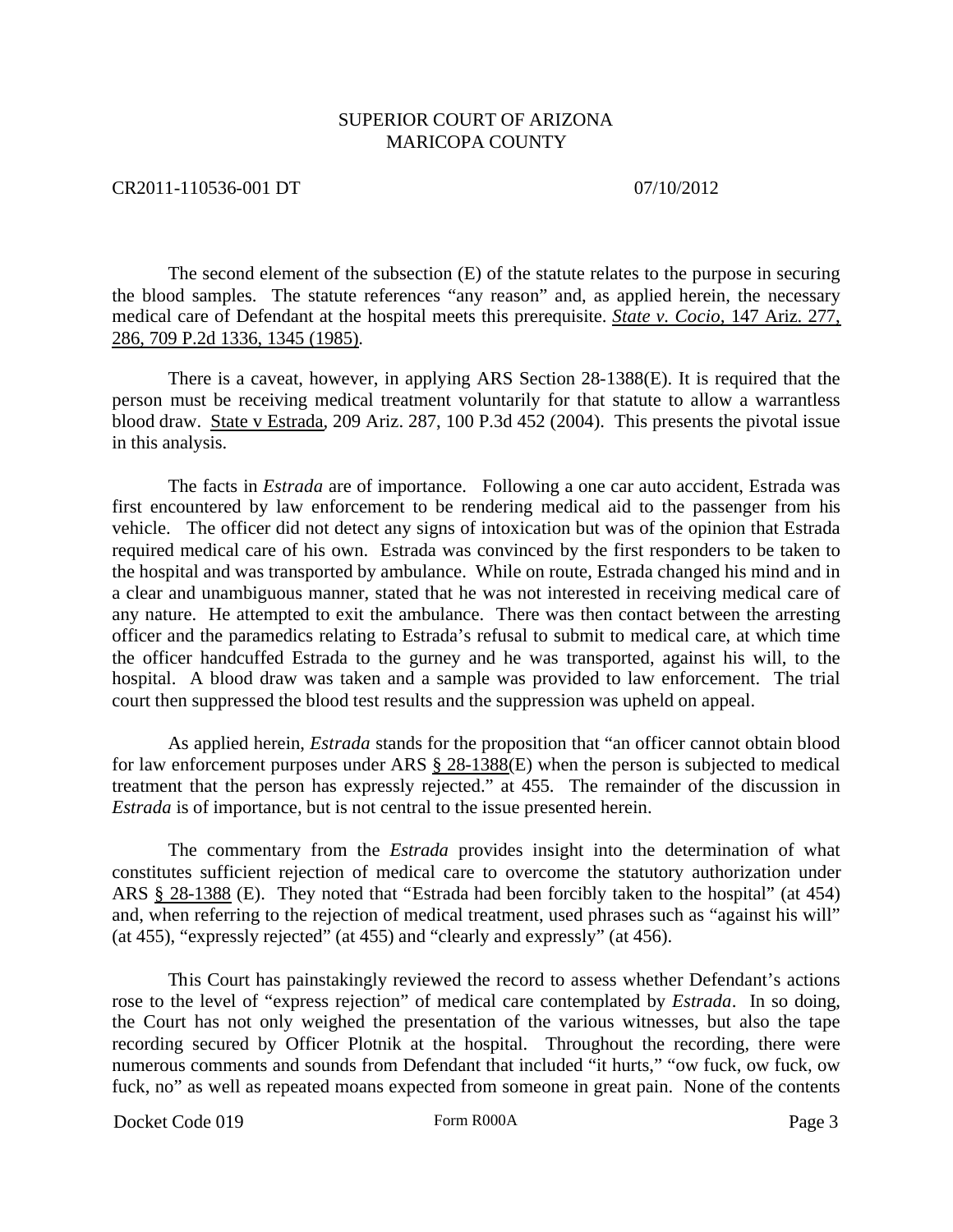### CR2011-110536-001 DT 07/10/2012

of the recording from the hospital would rise even near to the level of express rejection of medical care.

The noted actions of Defendant at the scene of the accident are subject to interpretation that could include resistance to touch due to pain or a delirious state of mind. While it is also possible to interpret Defendant's actions and words to be a rejection of medical care, they do not rise to a clear and unambiguous rejection and are certainly not of the level of rejection voiced by Estrada.

Based upon the foregoing, it is the finding of this Court that law enforcement secured the blood sample in accordance with ARS Section 28-1388(E) and that the actions of Defendant did not constitute an express refusal to submit to medical treatment sufficient to mandate that a warrant be secured. As such, the Motion To Suppress is denied.

Given this ruling, the Court does not need to address other arguments relating to the use of the blood evidence, such as the State's arguments relating to the good-faith exception (ARS Section 13-3925) or the "inevitable discovery doctrine." Additionally, Defendant's arguments relating to Officer Plotnik's failure to complete the required hospital form for the blood draw is not fatal since the proper completion and execution of the form is not required by statute. The Court has, however, considered Defendant's arguments relating to the incomplete form as it may impact the determinations made above.

#### **TESTIMONY OF ERIC HUDSPETH**

The Court is informed that Mr. Hudspeth is among those who allegedly witnessed Defendant's driving leading up to and through the collision that ensued. He was previously deposed, at which time defense counsel was able to cross-examine the witness. Subsequent thereto, it was determined that Mr. Hudspeth was experiencing medical related issues and may not have been available for the previously scheduled trial. Since then, the trial date has been reset and for August 9, 2012.

The determination of this issue is deferred until it can be determined whether Mr. Hudspeth will be available to testify in person at the August, 2012 trial. In the interim, the Court has directed the State to disclose by July 31, 2012 whether they believe Mr. Hudspeth will be able to appear in person at trial or whether they intend to move forward with their Motion relating to use of the video deposition.

If the State pursues use of the video deposition, they should be prepared to address concerns noted by the Court, which include whether the video deposition will sufficiently allow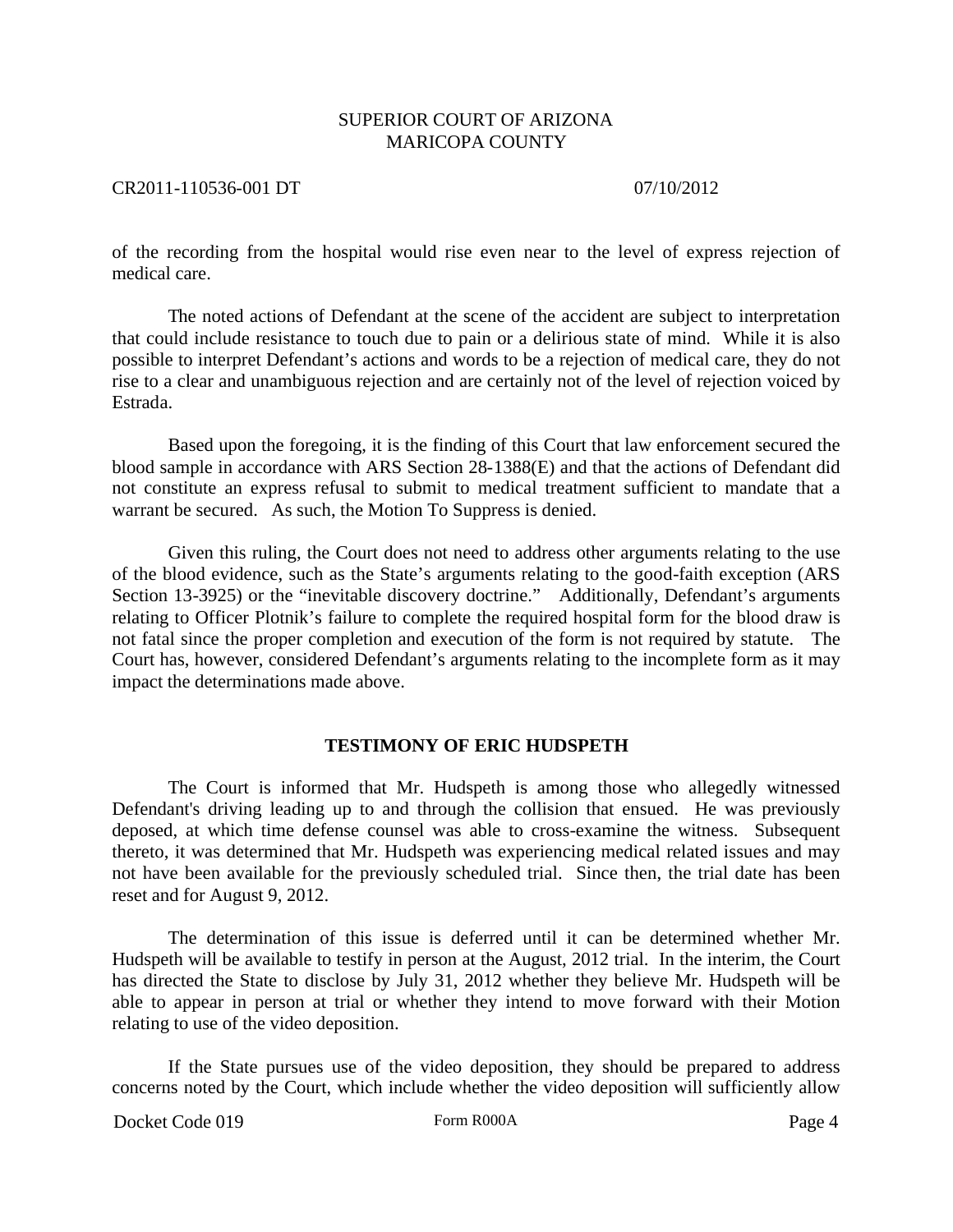CR2011-110536-001 DT 07/10/2012

the jury to assess credibility of Mr. Hudspeth as well as whether use of the video deposition serves to deny Defendant inquiry into any purported drug issues of Mr. Hudspeth (which appears not to have been known at the time of the video deposition).

# **MOTION FOR COURT ORDER CONTROLLING STATE'S WITNESS**

Defendant asserts that Officer Plotnik of the Paradise Valley Police Department engaged in obstructive behaviors during her testimony at the June 18, 2012 evidentiary hearing in this matter. This Court does not share the beliefs of defense counsel. Further, if any witness engages in behaviors in front of a jury as alleged by defense counsel, such more appropriately goes to the determination of credibility, which is reserved for the jury to address. On the other hand, there is also the risk that the alleged behaviors could negatively impact the defense presentation.

Notwithstanding the assertions made on behalf of Defendant, this Court is not making any finding against Officer Plotnik. Rather, in an effort to reduce the potential issues at trial before the jury, the State is asked to confirm for Officer Plotnik that she shall be expected to directly answer questions posed by defense counsel at trial and to avoid narratives, unless sought.

# **MOTION IN LIMINE TO PRECLUDE EXPERT OPINION TESTIMONY**

Defendant seeks an order restricting Dr. Frederic Kramer from testifying about the effects of methamphetamines and morphine on an individual or on defendant. According to the information presented at oral argument, Dr. Kramer has acknowledged that he is not an expert on these substances but believes that based upon his medical knowledge and review of NHTSA fact sheets, he is able to testify as to the impact the substances may have on a person.

This Court has considered the applicable case law and rules of evidence. From that, the Court concludes that there appears to be sufficient foundation to allow Dr. Kraemer to provide opinion testimony as to the impact of these substances on a person. The concerns raised by Defendant are issues for the jury in determining the weight to give to any opinion testimony of Dr. Kraemer.

# **MOTION IN LIMINE RE: 404(B) EVIDENCE**

The State is seeking the right to present evidence relating to a prior automobile accident involving Defendant in which it is alleged that he was experiencing a hypoglycemic event. It is the State's theory that this serves as "notice" to Defendant of the impact of his diabetic condition. They reason that with that notice, Defendant's actions in this incident can be viewed as reckless disregard on the part of Defendant at the time of his driving leading up to this incident.